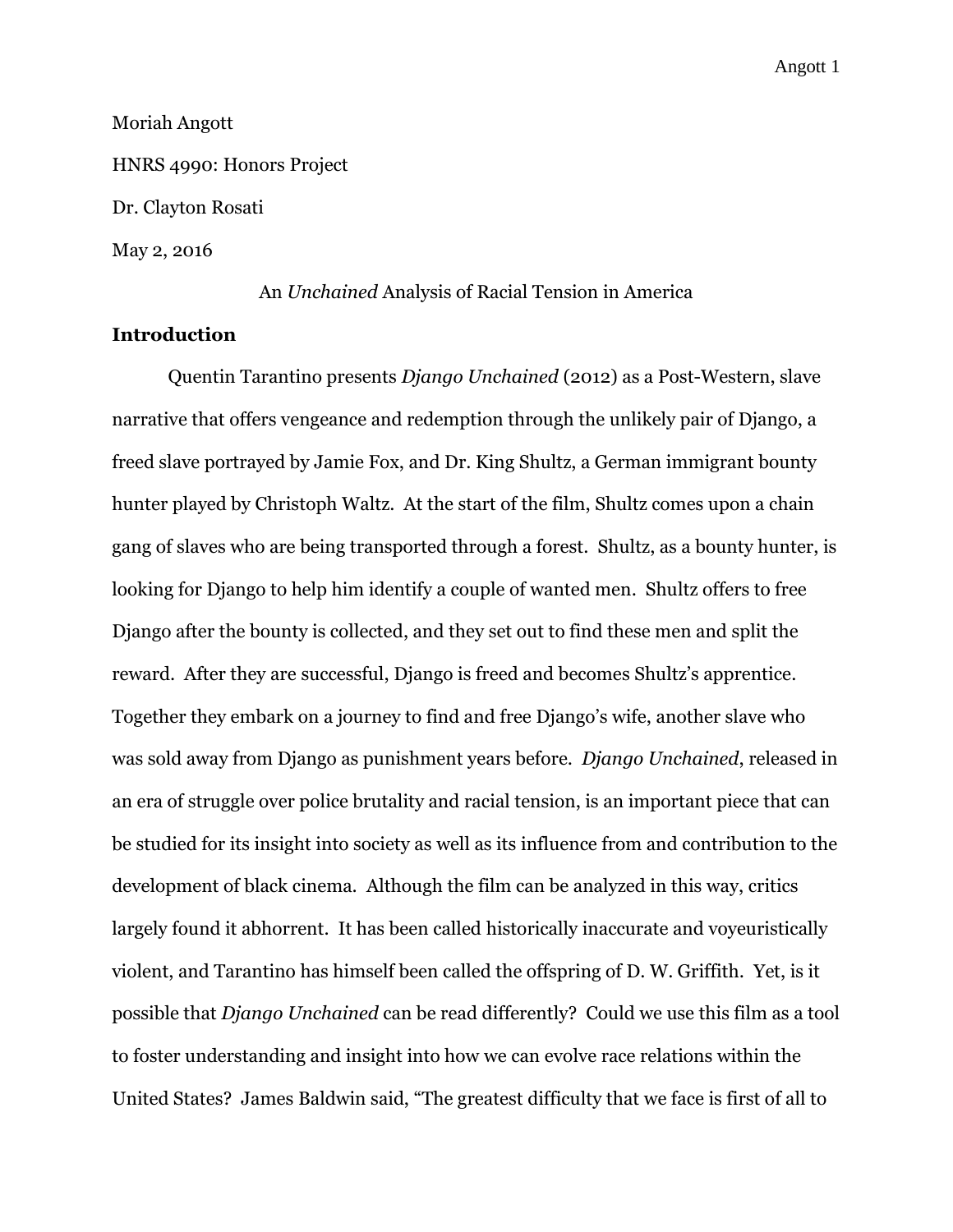excavate our actual history. And I am part of the history which occurred in the Caribbean, and you are part of the history which occurred in Harlem. And one's got to find the terms. One's got to accept that and find out how to use that" ("Baldwin's"). The goal of this paper is to study the *Django* in a way in which its critics did not and to understand film as a tool for social change.

Historically, black Americans have faced torture, segregation, discrimination, and both individual and institutional racism in this country; the film industry is no exception to this rule. From early cinema and *The Birth of a Nation* (Griffith, 1915) through today's releases, those who study the medium's handling of race argue over the under-representation, and misrepresentation, of black Americans within the industry. Cecilia Kang, Krissah Thompson, and Drew Harwell of the Washington Post reported on this issue:

In the five decades since Harlem-based Rep. Adam Clayton Powell held congressional hearings on discrimination in Hollywood, a persistent racial gap exists between what's viewed on screen and reality. Minorities make up more than 36 percent of the U.S. population but represented only 10 percent of lead characters in movies and sat in 12 percent of director's chairs in 2011, the last year for which data is available. (Kang, Thompson, and Harwell).

Most recently, this can be seen in the public debate over the 2016 Academy Awards nominations lack of diversity. This – followed by the hashtag #OscarSoWhite and boycott of the awards by major stars such as Jada Pinkett Smith and Spike Lee – is proof of the racial tension that still permeates in our society and the media and entertainment industries. While reflection upon the past can leave no doubt about the racist and stereotyped representation of blacks, it is up to debate whether the intentions and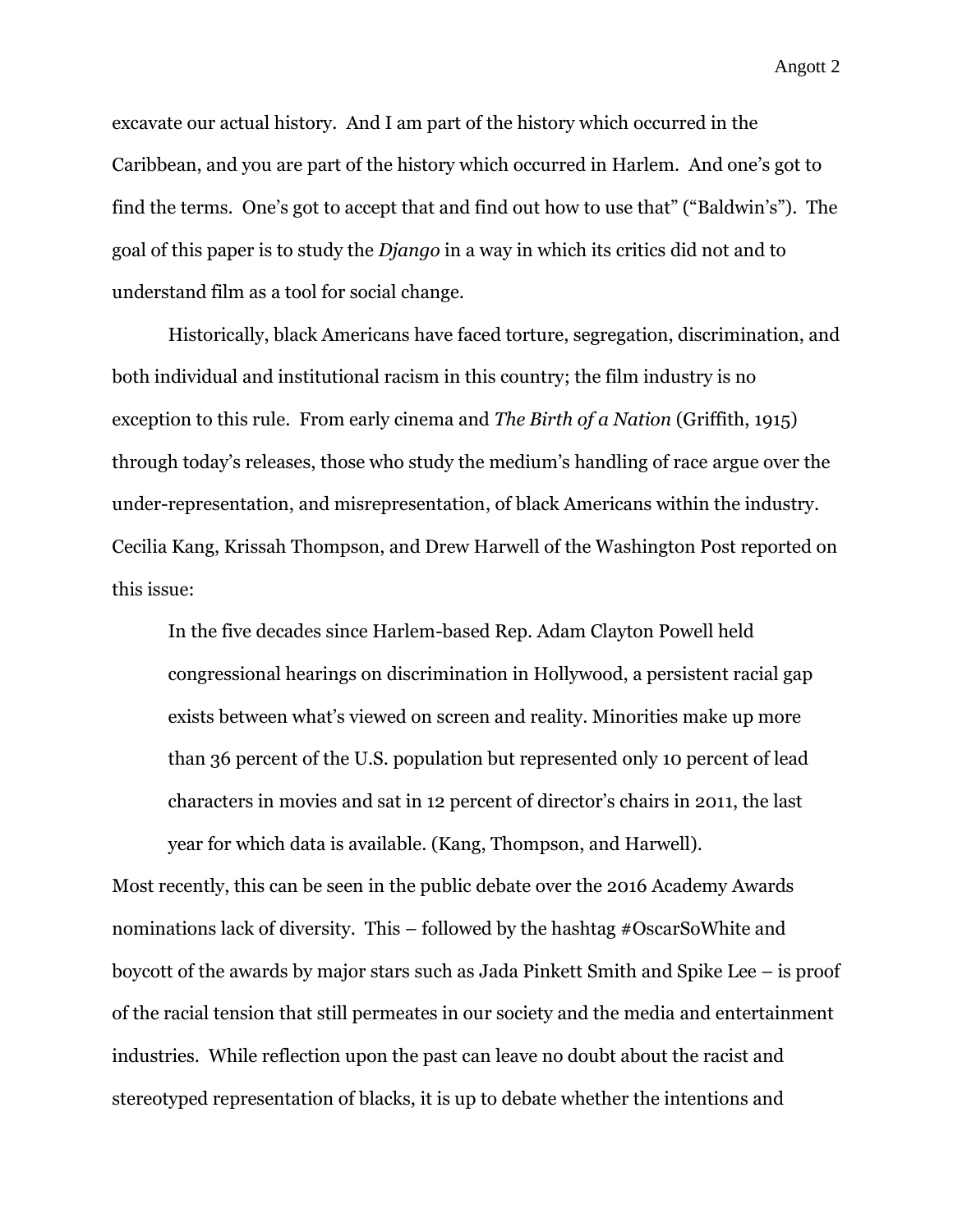unconscious results of contemporary filmmaking are helping or hurting the movements towards true equality.

The evolution of the role of black cinema in American film culture is inseparable from the larger development of American society, economy, and political thought. We can see these connections develop in terms of four key periods of American black cinematic history. In early American cinema, D.W. Griffith's *The Birth of a Nation* (1915) is representative of the racist films that eventually fueled an independent black cinema movement. In the 1970s, this movement developed into the highly stylized and political Blaxploitation genre. Following this, in the 1980s and 1990s, Spike Lee represents the growth and popularity of the black independent cinema movement. Finally, in our current period, white film makers are increasingly producing films explicitly engaging with race (e.g. *Crash, Monster's Ball, The Help*, etc.) which are often met with intense criticism, like that directed at Quentin Tarantino, particularly for his *Django Unchained* (2012). This paper explores the importance of *Django Unchained* in contemporary society, and, ultimately, how the film can be used potentially as a tool to influence how we perceive the role of whites in the struggle for black equality in America. I will begin with a discussion of the history of black independent cinema's development in the US. Then, I will turn to a discussion of the criticisms of *Django Unchained* which accuse it of setting back American race relations and civil rights politics. In the end, I argue that a paradigm shift must take place within film that allows black film as a space to reach white audiences, and this shift starts with films like *Django Unchained*.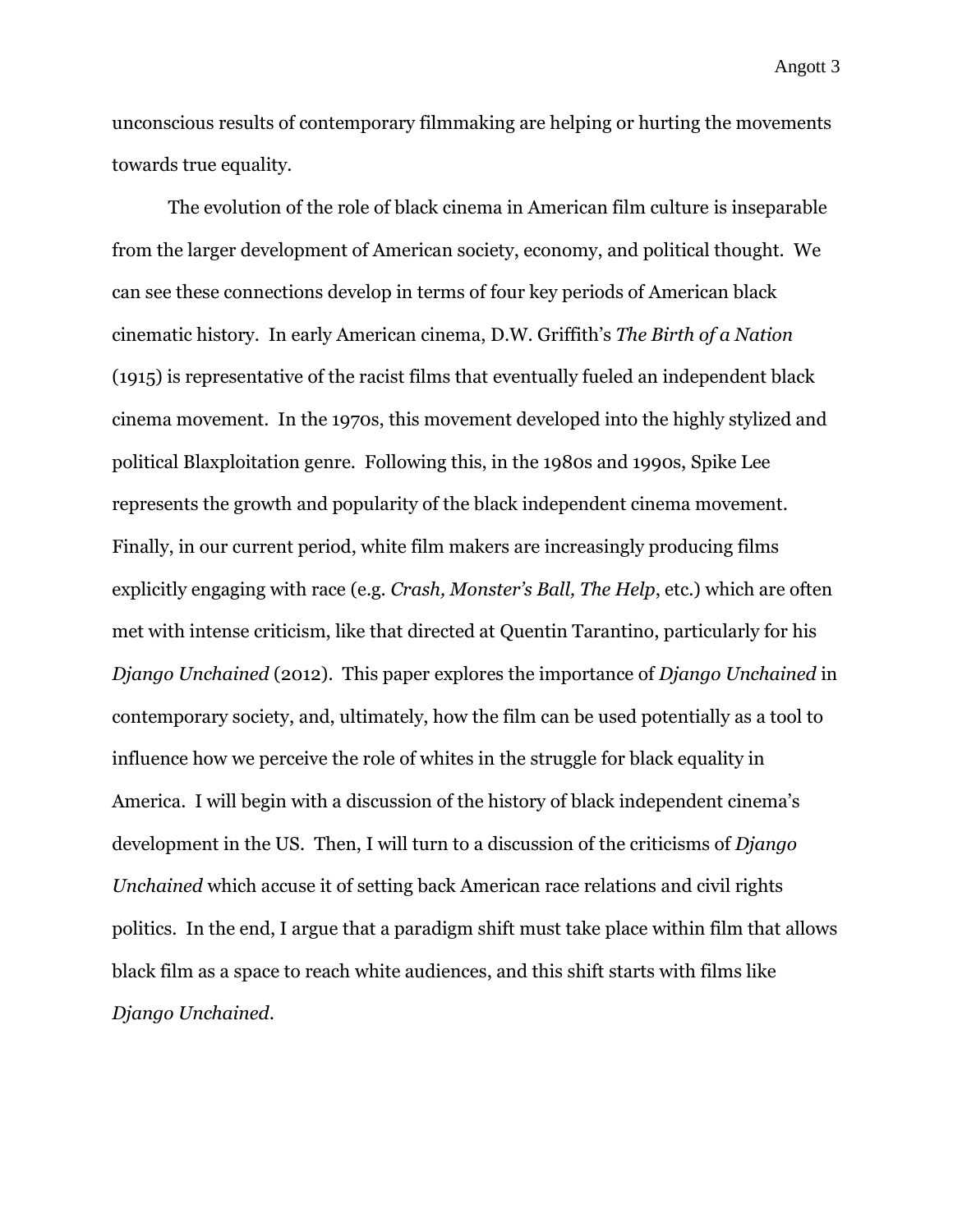## **History of Black Independent Cinema**

The representation of race in American cinema has been traced to the early days of the medium with D.W. Griffith's *The Birth of a Nation*. America's first blockbuster, and one of the top 100 grossing films of all time, was adapted from a novel "[promoting] white supremacy, terror against persons of color, and race separation" and the idea that "black people can and should never hold positions of worth, responsibility, or power (Navarro 1388-1389). The film not only created a spark in the American white population which led to an increase in lynching and Klan membership, but it left a lasting blemish on the American unconscious (1389). Though the film may have succeeded in some ways, it backfired in others. The film resulted in the first nationwide NAACP protests and boycotts, black and white Americans marching on theatres which caused some cancellations, and W. E. B. Du Bois writing the book Black Reconstruction to combat the film's message (Katz). Protests and boycotts aside, the most important and unintended result of *The Birth of a Nation* was a spark in the creation of the black film industry that led to Oscar Micheaux's *Within Our Gates* (1920) (Navarro 1390).

Film scholar, Mary Lynn Navarro, explains the phenomena of the early stereotypical black characters in Hollywood cinema. She pulls from examples of many historical representations calling them "[preconceived] identities that [are] easy for white folks to understand and accept," which create a "deeper [marginalization] of African American[s]" (Navarro 1391). She explains, "The viewer enters into the subjectivity of the cinematic character through a process of identification. When the image is grossly distorted, the subject has no entry point into the character" (1392). These characters are so one-dimensional that it is impossible for anyone to identify with them; it is impossible both for the black Americans that the characters supposedly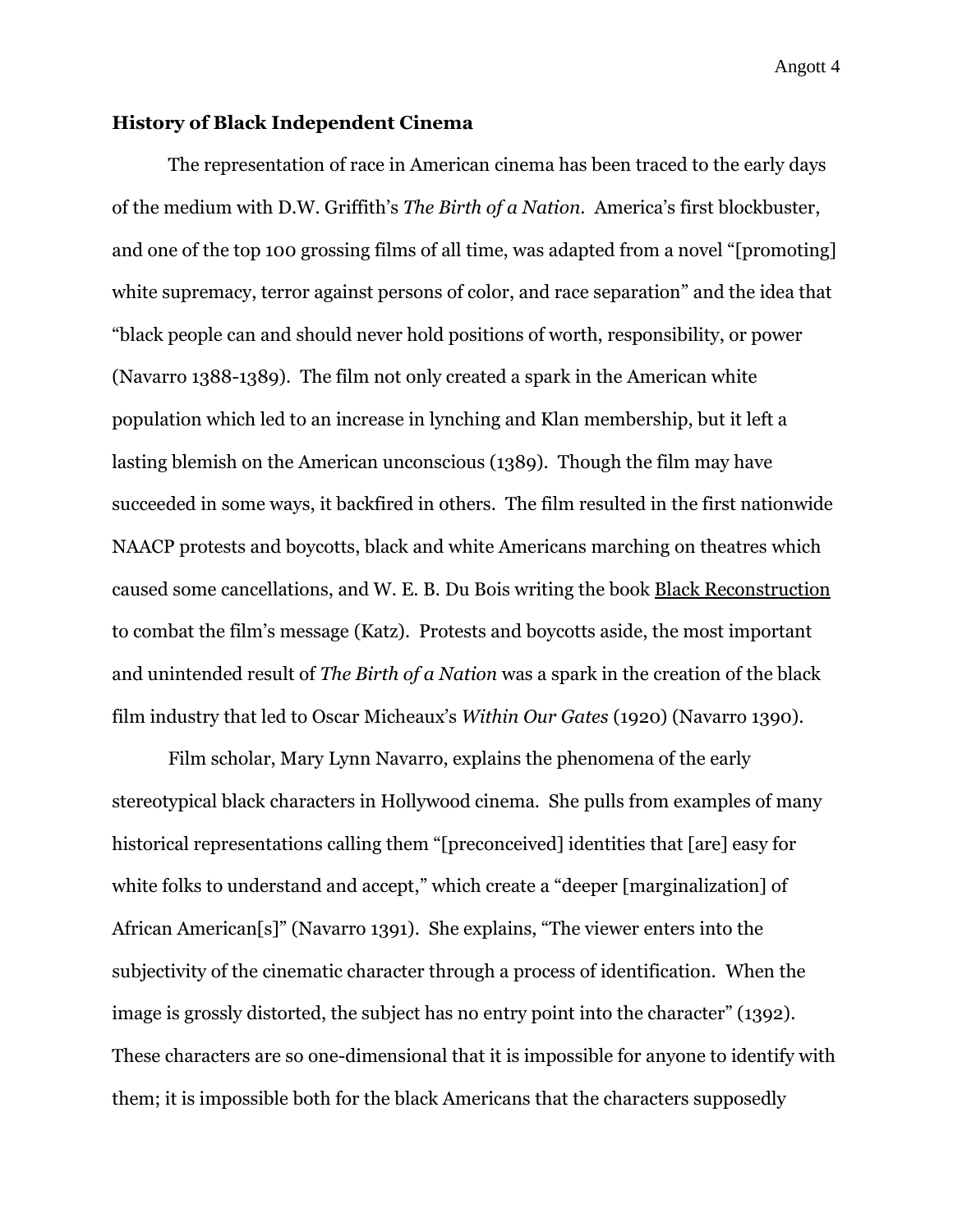represent as well as the white Americans who could gain understanding through those insights. It is essential to consider this point of view while analyzing the reviews of *Django Unchained*. Many of the critics' arguments are based on the notion that white filmmakers in Hollywood are incapable of creating stories that can be viewed, understood, and related to by both black and white audiences. It is also important to consider this phenomenon in mainstream cinema and how it was challenged in black independent cinema.

The greatest issue in the emergence of black cinema is the lack of financial support for independent, especially black, filmmakers. Hollywood's need and fascination with blockbusters led to the overshadowing of independent cinema, and the "block booking system [prevented] independently produced films from reaching movie theaters and large audiences" (Diawara 4). This lack of financial support can be linked to the style and content of the early black cinema. These films, created and viewed by black Americans, were presented in a way that was hard to digest for some white Americans. The aesthetics were "metafilmic, often nationalistic, and not 'pleasurable' to consumers accustomed to mainstream Hollywood products" (Diawara 5). These pulp-y, mostly low-budget, films had a majority of black characters, included interpretations of black vernacular style, and had plots incorporating racism and racial struggle. However difficult it was to produce and distribute these films, the post-Civil Rights period (1968 present) in America resulted in a growing audience for black films, and with this growing audience came better opportunities for producing them.

This anti-mainstream, dissident style came to be known as Blaxploitation. Blaxploitation was the result of the 1964 Civil Rights Act, which prohibited job bias in favor of whites. In 1969, the Equal Opportunity Commission investigated the industry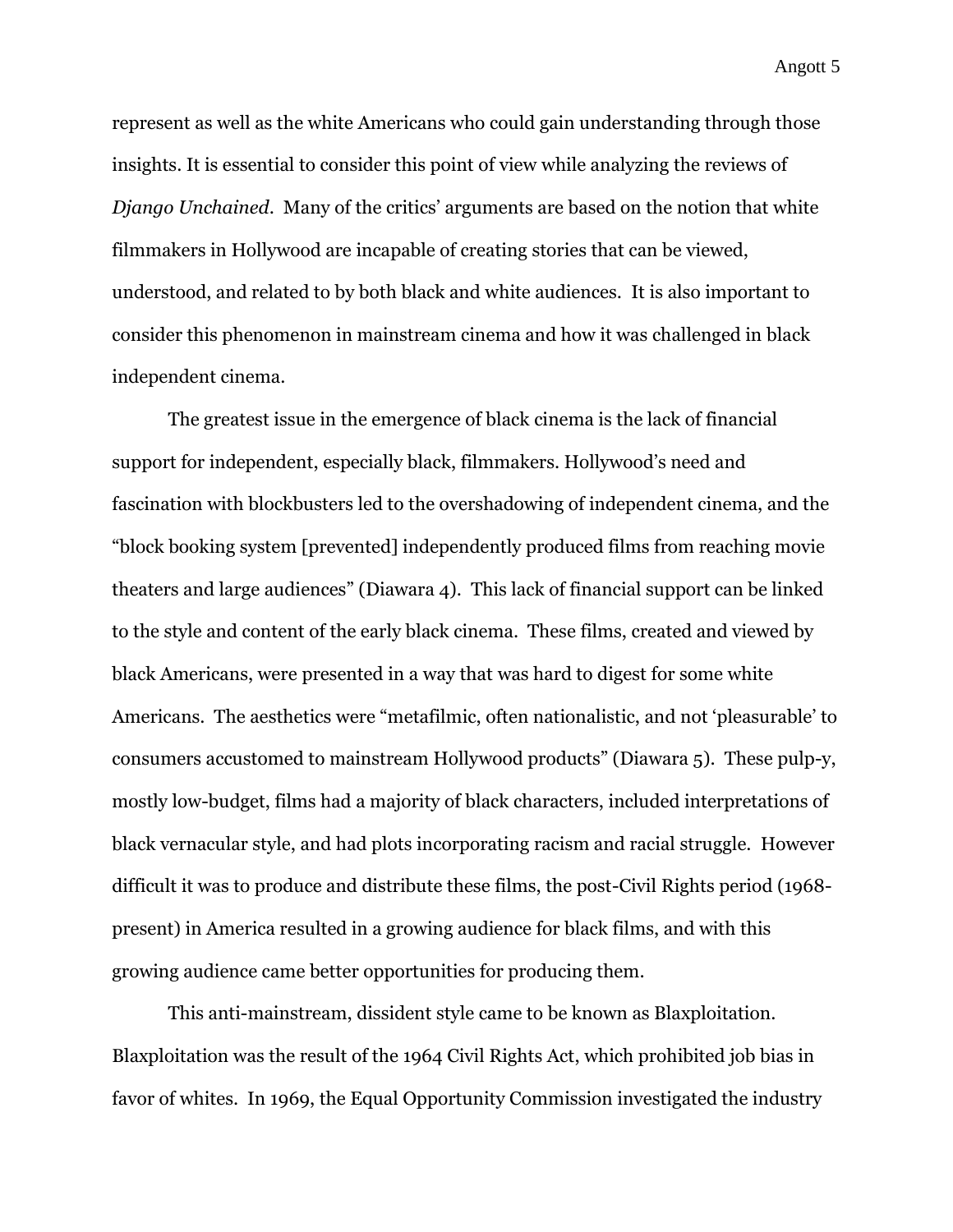and the Association of Motion Picture and Television Producers, which managed labor, and found, "'clear evidence of a pattern or practice of discrimination.'" The Justice department prepared lawsuits but settled on a two-year voluntary goal of twenty percent minority employment (Quinn 88). This led to short-term rise in the employment of blacks within the industry. Blaxploitation and the introduction of the black male hero first caught fire in 1971 with the release of *Sweet Sweetback's Baadassss Song* (Van Peebles, 1971). Toni Cade Bambara describes it as a "depiction of the black community as downpressed and in need of rescue" (Bambara 118). Blaxploitation coincides with "Third Cinema," which developed first in the so-called "Third" or "developing" World and is defined by its socialist politics and contributions to the "social and cultural emancipations" of undeveloped areas (Wayne 2). In line with the Third Cinema movement in the late 1970s, independent filmmakers sought to create a type of cinema that would present an experience not fueled by consumerism or an imperialist system (Bambara 120).

In the early 1970s, led by the film *Super Fly* (Parks Jr., 1972) – which is considered one of the most culturally influential Blaxploitation films – major distribution of black independent films became a possibility. As a result, there was a lot of criticism regarding white influence on the final products. Specifically, *Super Fly* was directed and written by African Americans but made by a white producer, Sigissmund Shore (Quinn 89). Shore's involvement was a complicated affair. In order to finance the film, "The filmmakers went directly to the Harlem business community (the milieu of the film's setting) to raise the initial production costs" (90). The community was involved in the production and therefore had more influence over the film than a distribution company. Aside from the financing, there is an even more important issue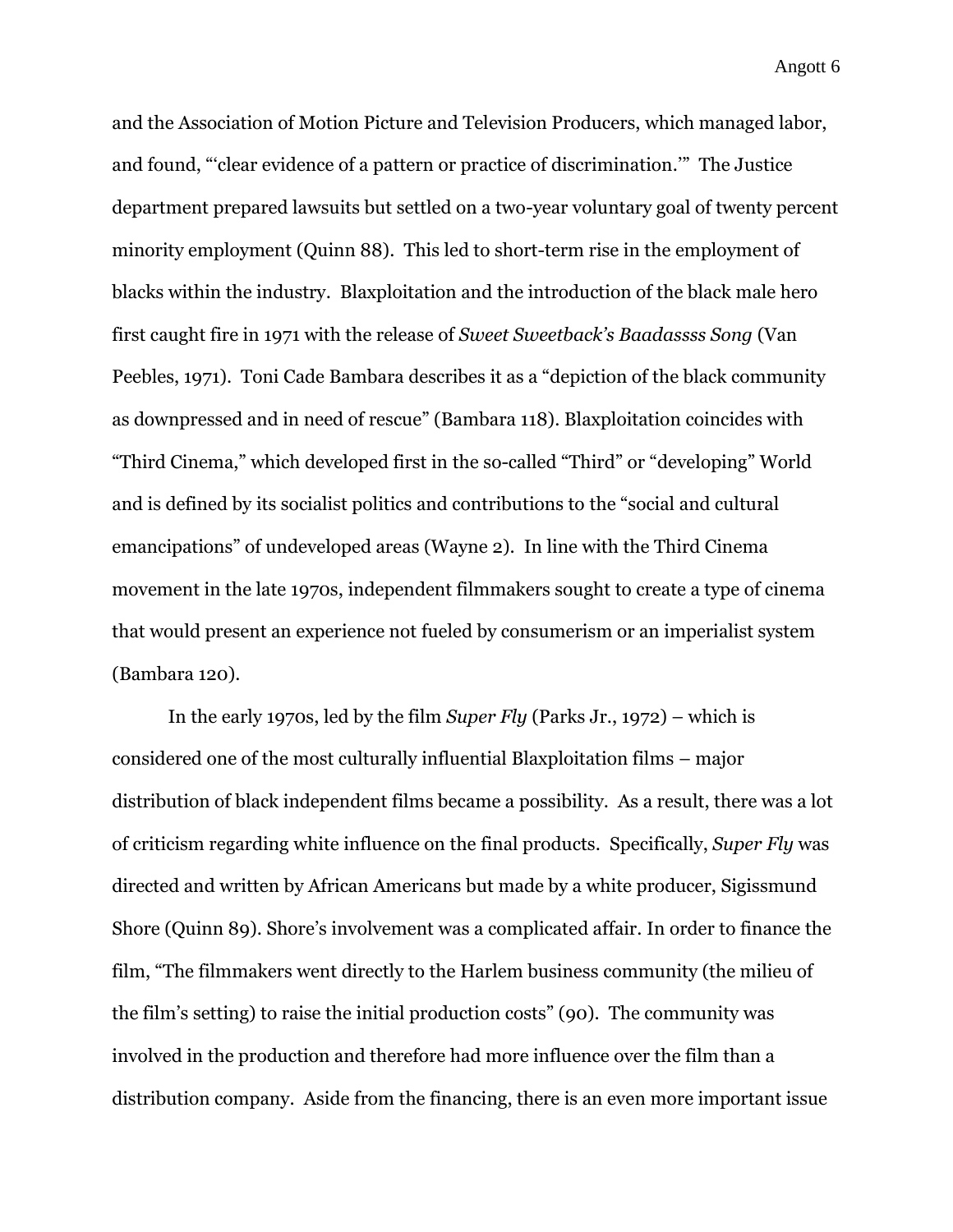with the concern over the impact of white filmmakers on a black story. It is easy and common to suggest that a black director and writer should be more knowledgeable about the content and context of the film. Yet, Eithne Quinn, Senior Lecturer in American Studies at Manchester University, argues, "It would be misleading to construct black creative input as in any simple way authentic. As with much of the black participation in Blaxploitation films, *Super Fly's* African American writer and director were not from the places they portrayed. Indeed, ironically, it was only the white producer who hailed from Harlem" (91). The case of *Super Fly* can be used to consider the idea that context and motivation can play a more important role than race alone in filmmaking.

After the two-year industry agreement over minority employment expired—along with the election of Nixon in 1968 contributing to "political backpedaling"—the struggle to integrate Hollywood was all but halted (Quinn 103). Spike Lee, however, is often described as reigniting the black independent cinema movement. In the 1980s, Lee led African American cinema into a contemporary era that revolutionized the movement. Amiri Baraka describes Lee and his style:

Spike Lee expresses for me a recognizable type and trend in American society. He is the quintessential buppie, almost the spirit of the young, upwardly mobile, Black, petite bourgeois professional. Broadened, he is an American trend. Emerging as an indication of social and class motion, his development is expressed as a political economy, culture, and history. (Baraka 146).

Spike Lee had become a force in the 1980s that gave voice back to black independent cinema. His forward, in-your-face style combined the unique approach of the Blaxploitation film with contemporary culture and themes. Not only were his films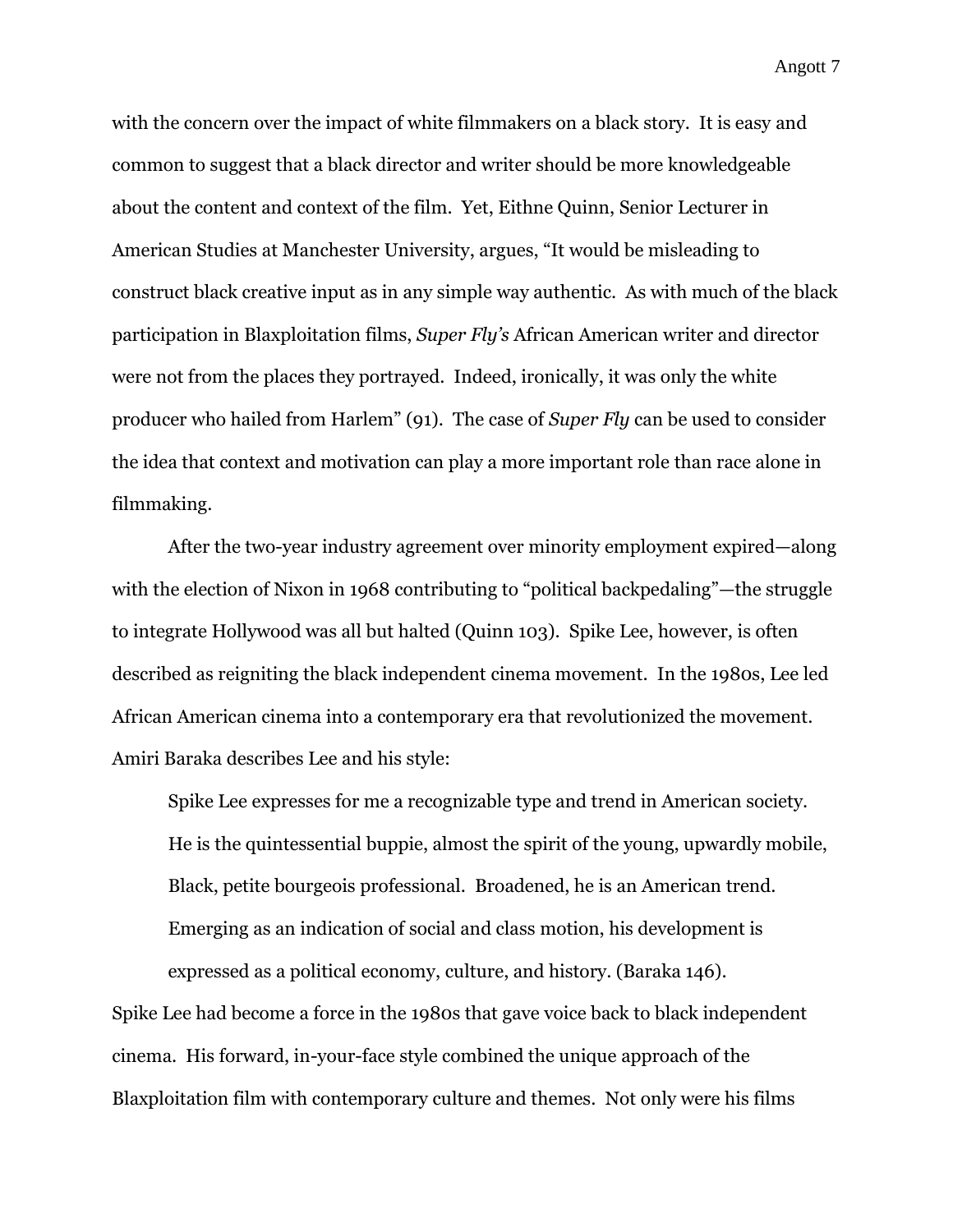respected and praised by the black community, but they were also well received almost across the board. *She's Gotta Have It* (1986), Lee's first independent feature, introduced him as "the strongest and most consistent force in this movement" (Antonio 2).

Some aspects of black cinema have often used film as "a research tool" to bring attention to the issues that black communities face in America (Diawara 5). These films represent narratives of criticism and empowerment and are "artistic [reconstructions] of archival footage and 'real' events" (5). They provide a look inside black culture that is not seen in Hollywood representations. The main goal of the independent black cinema of the late-2oth century was the creation and maintenance of a "politically revolutionary" and "completely independent…African-American film movement/industry" (Baraka 145-146).

It is important to note the timing of these essential periods in black American film history. These movements generally happen throughout periods of economic instability and as responses towards current events. Ed Guerrero of New York University has recognized that the "[Blaxploitation and contemporary black] film waves arose during periods of economic crisis and downturn in the film industry earnings" (164). Black independent cinema has made it a point to criticize and call attention to "how the priorities on the national agenda are expressed, mediated, amended, and experienced, based on race, gender, and class" (Antonio 2). As these periods of economic instability arise again, the growth of poverty in contemporary American life creates a realization of these issues. This, then, creates a demand for stories that challenge these issues and offer a cathartic element to the viewers. For an analysis of *Django Unchained* and its impact on contemporary society, this economic instability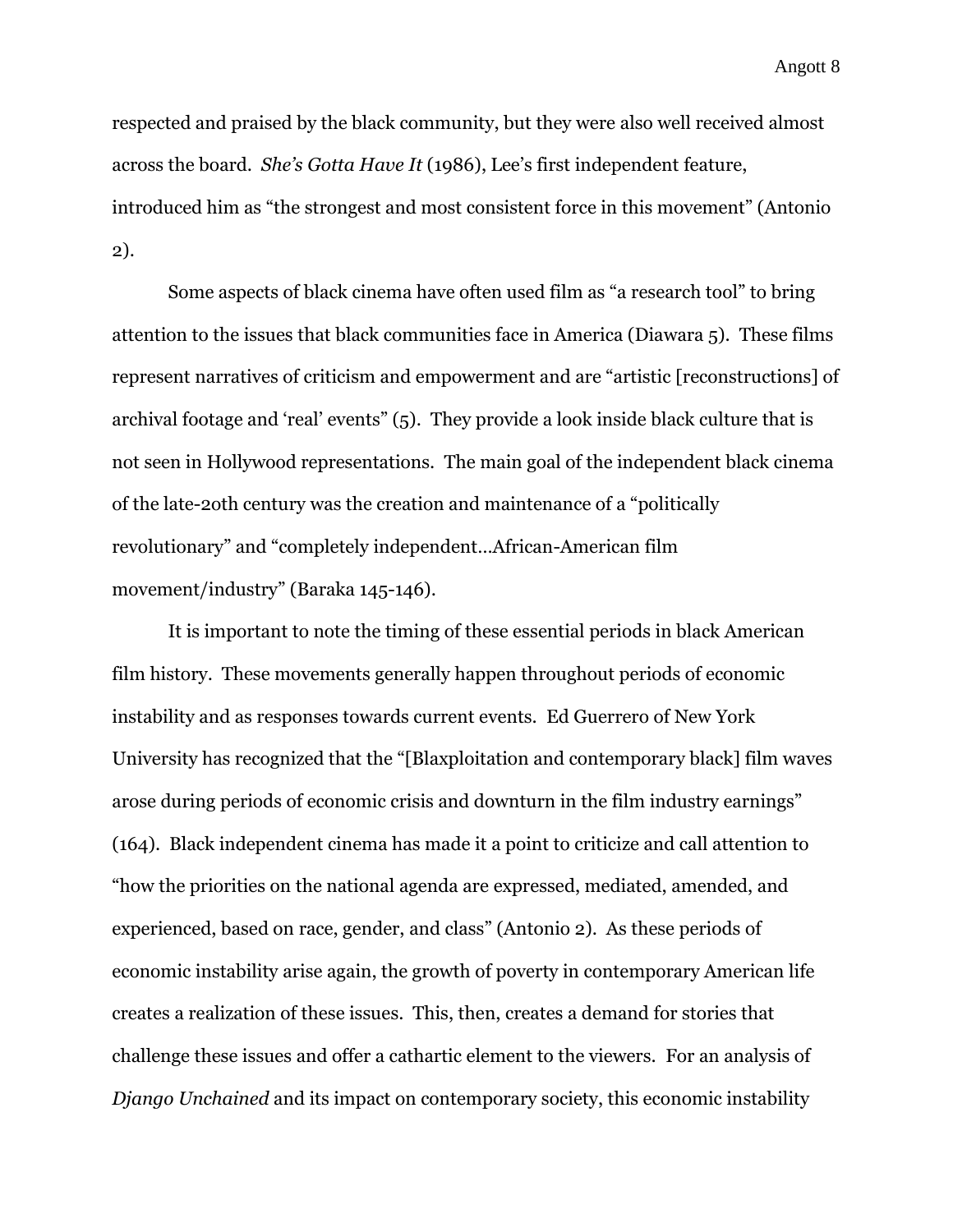creates even ground on which black and white Americans can meet to move towards the future. These times of instability are experienced across almost all classes. The most recent economic recession in 2008 left the country in turmoil and created a window for this critical analysis through film.

In addition to Blaxploitation, *Django Unchained* is also heavily influenced by the western. The early western is often considered a dead genre by some and slavery a dead topic by others. True, there have been countless narratives about both and their face value may seem to have been declined, but, "the 'recyclability' of past texts [gives] rise to an inheritance of imagery and narrative reused and revalued in ways that challenge" (Campbell 22). The early Western genre combined and modernized the ideas of knights, codes of honor, and heroism. The first Western, *The Great Train Robbery* (Porter, 1903) established the genre during the early days of cinema and focused on a "fascination" with Native Americans. Once the industry moved to Hollywood, the look of the genre and focus on Indians was traded for desert and the Western hero (Indick 177). As the genre has evolved into the Post-Western, there have been ideas that have remained the same, such as "the performative masculinity of being 'a real man'," "the allure of rugged individualism," and "violent outlaws as forces of difference and indifference" (Alexander 228); however, the character types have begun to evolve themselves.

While the heroes still exist, especially the antiheroes, the genre's whitewashing has faded. Bryant Keith Alexander, professor and dean of the College of Communication and Fine Arts at Loyola Marymount University, points out that Black cowboys really did exist "outside of the Hollywood imagining of an all-White Old West" (Alexander 229). One such example is present in Clint Eastwood's *Unforgiven* (1992),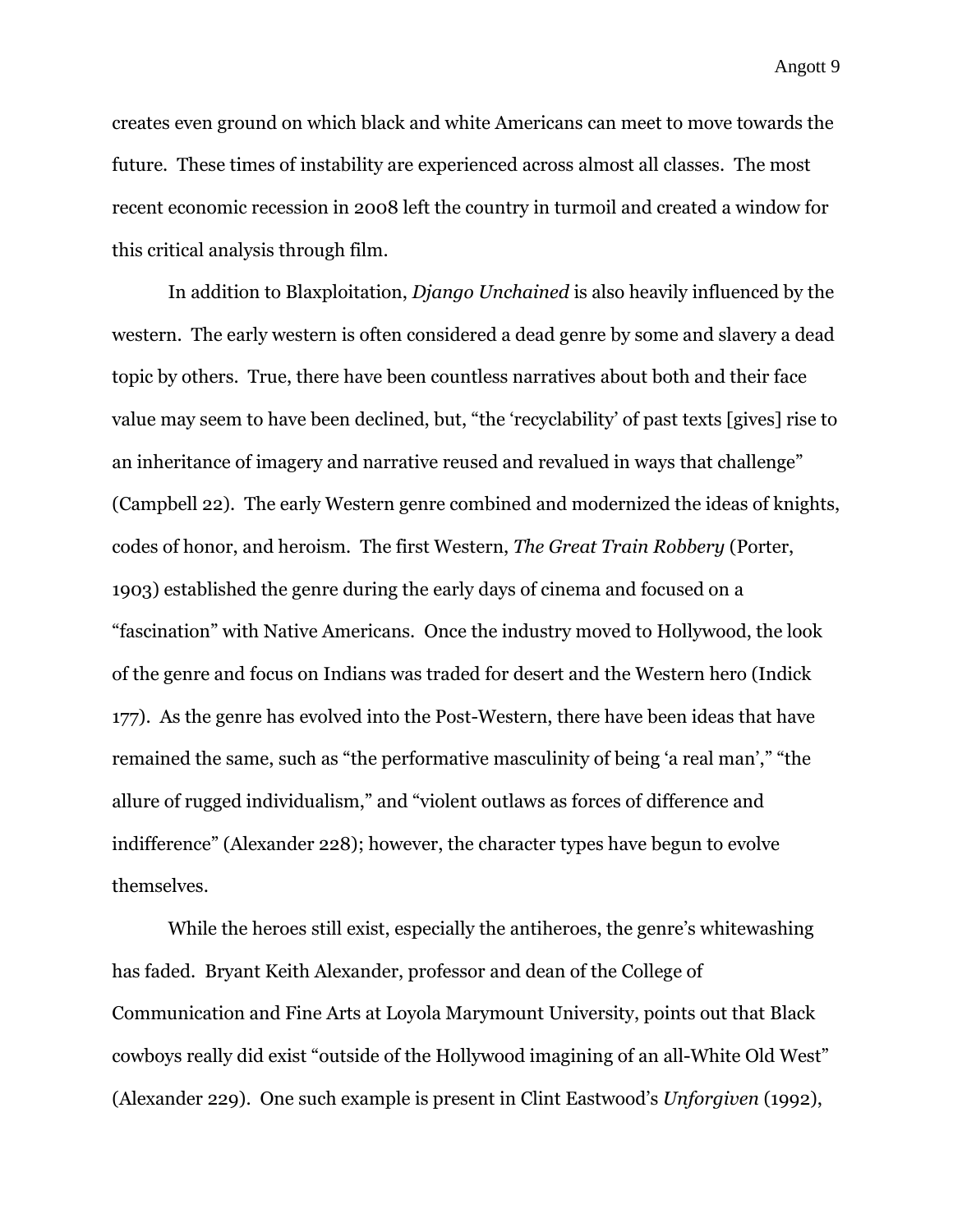as William Munny (Eastwood) is joined by his old partner and friend, Ned Logan (Morgan Freeman). This Post-Western mindset creates an aesthetic challenge to the old genre, but more importantly, the Post-Western challenges "the structures of power and of feeling [police] order (Campbell 354).

It is a combination of these histories in filmmaking—histories that heavily influenced Tarantino in much of his work—and American antebellum history that supplied the context for *Django Unchained*. The filmic history allows a background of understanding in how the styles of Blaxploitation and the Post-Western are still relevant and politically charged. Tarantino utilizes these styles in a way that further challenges mainstream cinema to create stories for black and white audiences that deal with more difficult subject matter. The influence of American history on *Django* introduces a subject matter that had remained largely untouched in cinema. This taboo topic – combined with these genres and Tarantino's usual habit of creating the most offensive material possible – created a whirlwind of criticism and attention surrounding the film.

#### **The Reviews of** *Django Unchained*

Tarantino's film has elicited a mix of reactions from many different types of audiences. Some dissenters argue that he is an artist, not a historian. Others compare him to D.W. Griffith and call his film an outrage to the country's progress towards racial understanding and equality. Indeed, in either case, the symbolic and political nature of film cannot be ignored. No story can be taken at face value. Jacques Rancière explains, "Politics and art, like forms of knowledge, construct 'fictions,' that is to say *material* rearrangements of signs and images, relationships between what is seen and what is said, between what is done and what can be done" (39). What Tarantino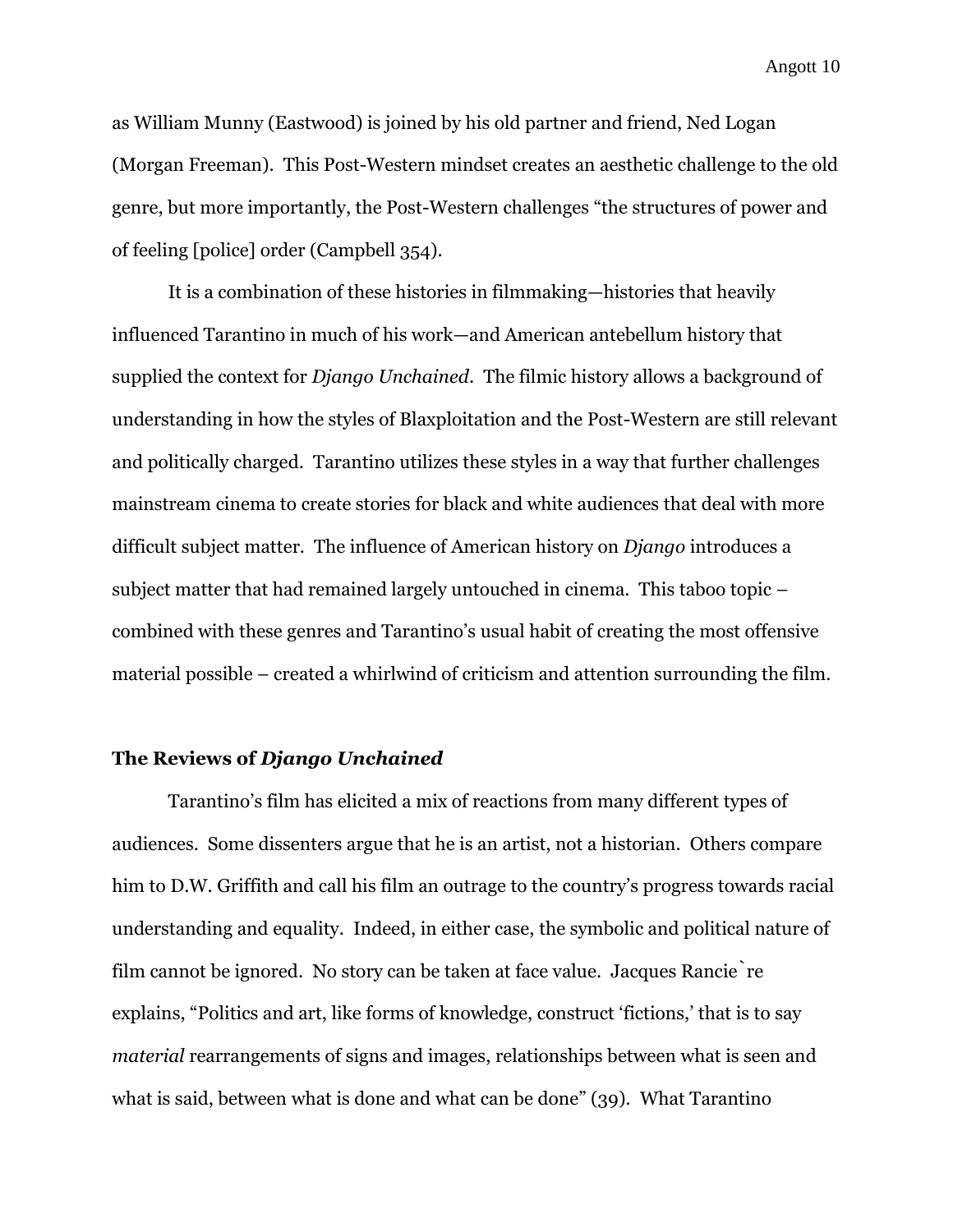achieves in *Django Unchained* is a violent reaction from the audience towards the shocking images in the film.

In *Django*, there are two main instances of slave violence that critics point to with distaste: the Mandingo fight and a dog attack. The Mandingo fight consists of two slaves in a human cockfight to the death. The graphic scene depicts an act that is completely fictional but symbolically reinforces the brutality of American slavery, where slaves were used as property and exploited for their strength. The other scene happens when an escaped Mandingo fighter is caught and punished. Because the slave no longer wishes to fight, his owner, Calvin Candie (Leonardo DiCaprio), orders that the dogs attack the slave. The theatrics and stereotypes in this film cannot be overlooked, but they are also what potentially create a digestible and repulsive recreation of America's scarred past and a bridge between that past and America's present. Moon Charania of Tulane University writes that framing the idea of "white-on-black violence…at the threshold of black emancipation allows black-on-white violence to be not just palatable, but enjoyable and even humorous" (59). The buildup of such monstrous scenes makes the audience root for Django's success and cheer when he defeats Candie and the others at the plantation.

Charania does argue that Tarantino has a tendency towards an "audacious fusion of gratuitous violence, clever pop culture, and independent art-house cinema (rather than, say, historical accuracy or ethical polemics)" (58). Alternately, Rancie re refutes the idea that history and fiction are incompatible:

There are two problems here that certain people confuse in order to construct the phantom of a historical reality that would solely be made up of 'fictions'. The first problem concerns the relationship between history and historicity, that is to say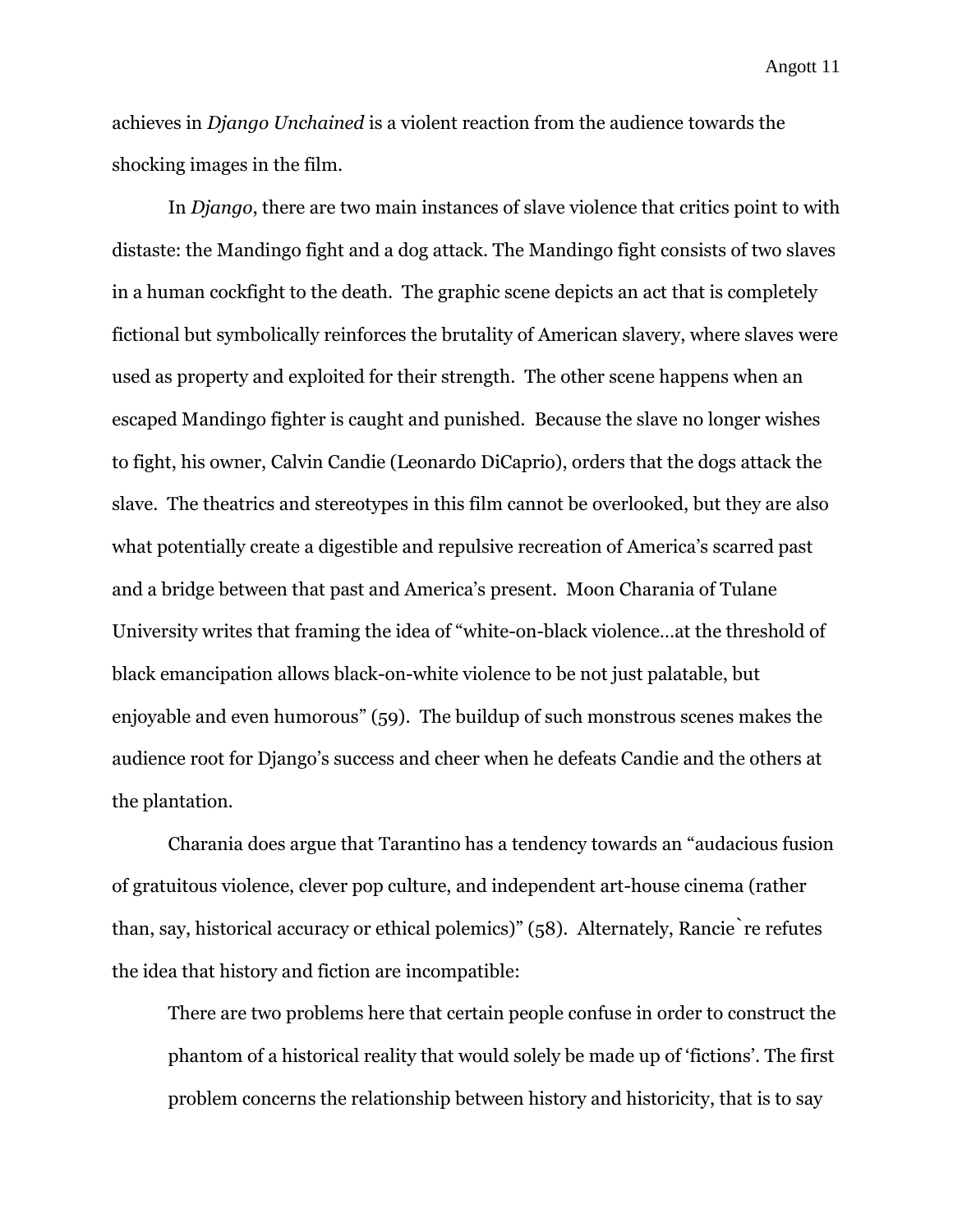the relationship of the historical agent to the speaking being. The second problem concerns the idea of fiction and the relationship between … fictional rationality and the modes of explanation used for historical and social reality, the relationship between the logic of fiction and the logic of facts. (Rancie re  $35$ ). The reviews are attempting to analyze *Django* as an historical film while *Django* is attempting to push the audience in a new direction which has very little to do with historical fact. The fiction that exists within the film is used to explain a more

contemporary reality to the audience.

Dr. Mary Lynn Navarro presented a paper at the National Association of African American Studies Conference in 2013 in which she greatly criticizes *Django Unchained* and compares Tarantino to D.W. Griffith. She argues, "Tarantino de-centers race recasting its theme into a vintage Spaghetti Western action movie with a touch of Blaxploitation and some Mel Brook's type humor" (1401). She continues by claiming that the film's representation of white men as evil is overshadowed by the fact that "it is not clear that good wins" and that "playing slave against slave, brother against brother…is actually setting us back in time" (1401). While Tarantino may have played loosely with the historical representations of the past, I think his highest achievement in *Django* is that he is able to realistically represent human character. The head house slave – Stephen, played by Samuel L Jackson – in Candie's "Candieland" has a nasty personality and unfailing loyalty to his master. He participates in the punishment of the other slaves and acts as if he is one of the slave owners. The "house slave" and "field slave" were historically present in the pre-Civil War south. Malcom X gave a speech at Michigan State University in 1963 to discuss the concept of the house slave: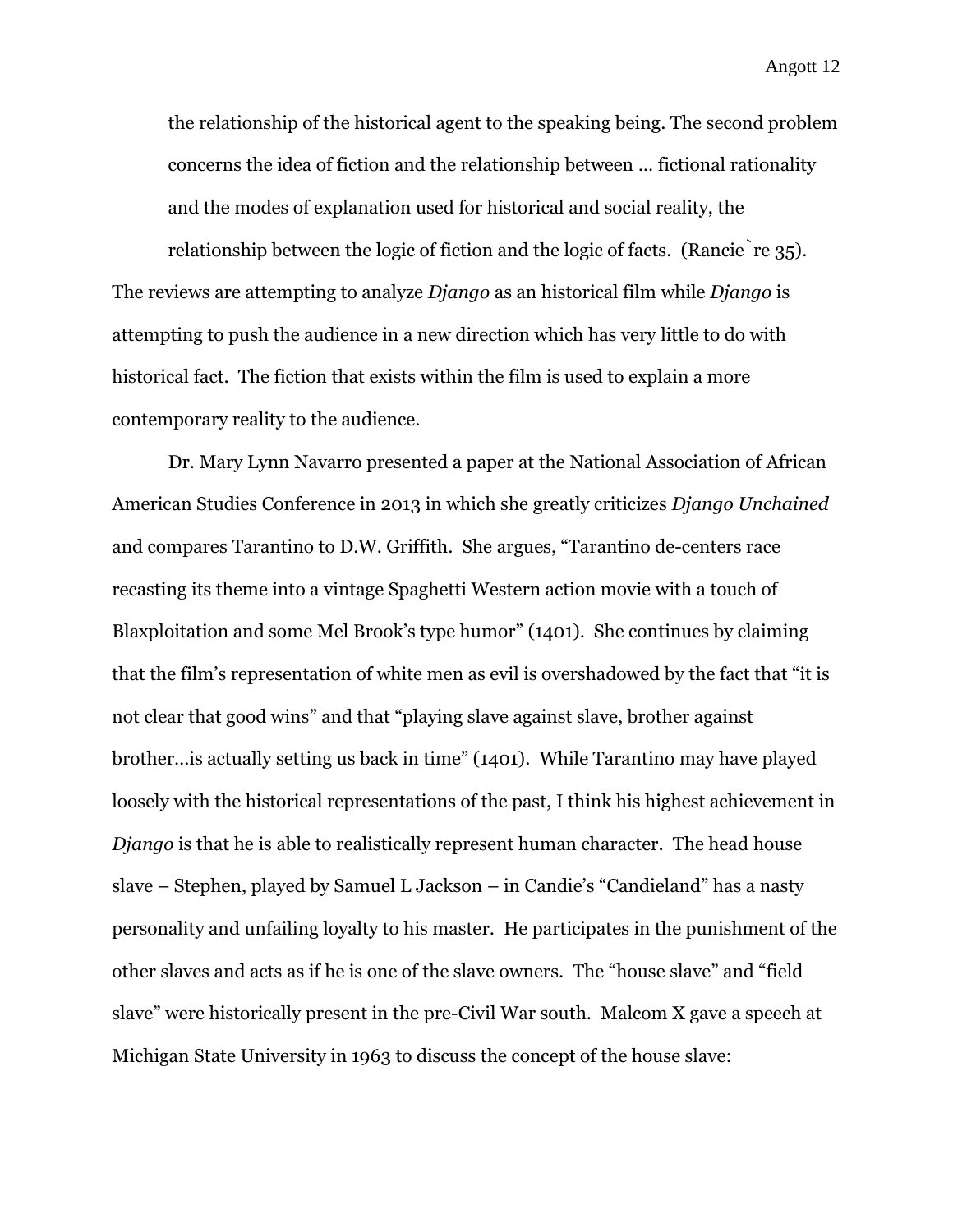When you read about him in history during slavery he was called "Uncle Tom." He was the house Negro. And during slavery you had two Negroes. You had the house Negro and the field Negro. The house Negro usually lived close to his master. He dressed like his master. He wore his master's second-hand clothes. He ate food that his master left on the table. And he lived in his master's house… So whenever that house Negro identified himself, he always identified himself in the same sense that his master identified himself. When his master said, "We have good food," the house Negro would say, "Yes, we have plenty of good food." "We" have plenty of good food…When the master would be sick, the house Negro identified himself so much with his master he'd say, "What's the matter boss, we sick?" His master's pain was his pain…When the house started burning down, that type of Negro would fight harder to put the master's house out than the master himself would. (X).

This is perhaps the most important argument against Navarro's harsh take on *Django*. House slaves were pitted against field slaves in real life. Good does not always clearly win in real life.

It is clear in Navarro's paper, like many other social critics of the film, she viewed *Django* on a purely superficial level. By looking at Tarantino as a white filmmaker attempting to tell a "black" story, those criticisms make a value judgment about the materials without digging any deeper, looking for alternative possibilities, or resistant readings. As Navarro continues to critique Tarantino in her paper, she makes the mistake of claiming:

Tarantino directs our focus to [Calvin] Candie's view, as if we are seeing from his subject position. In this view Candie espouses a racial superiority theory based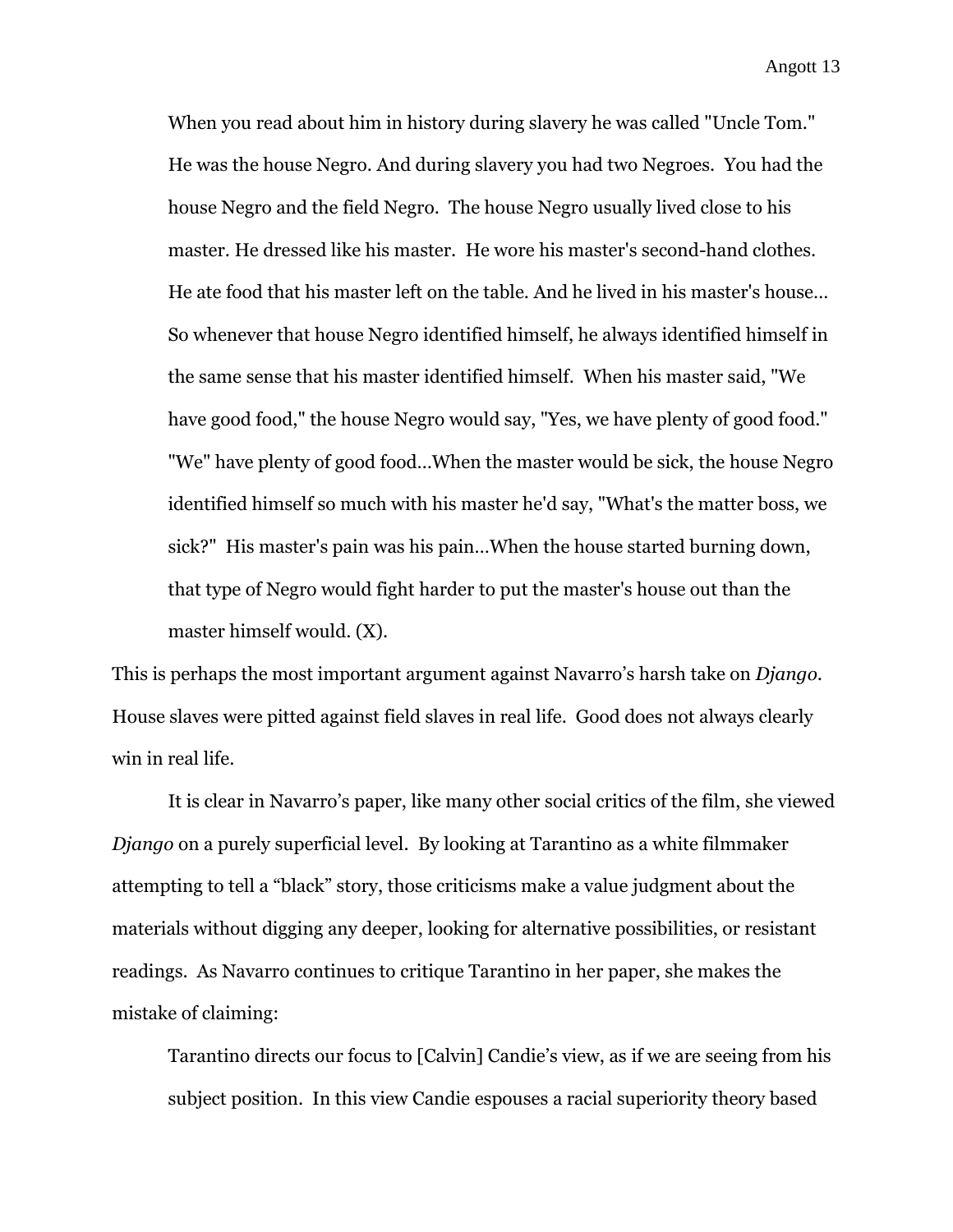on phrenological differences between the Caucasian and a Negro skull; Django may be smarter but he is inferior to white –as eugenics and phrenology prove it. Tarantino has furthered [D. W.] Griffith's distortion. Griffith endorsed social Darwinism, racial purity…Tarantino, perhaps unwittingly delivers the same message. (1402).

Yes, Calvin Candie did use phrenology to explain why whites were superior to blacks. The element that seems to completely escape Navarro is that Calvin Candie is the villain in this story. He, the antagonist, must be defeated in order for Django, the protagonist, to win. Phrenology, like the house slave, is an historically accurate representation in the film. It is an oppressive idea that was used by white supremacists to justify slavery and segregation. By using these ideas, even without complete historical accuracy, Tarantino can frame a narrative that presents a reasonably realistic picture of what life would have been like in the Antebellum south. Navarro feels that just by virtue of seeing Candie's actions on screen, Tarantino is endorsing them. However, Tarantino presents Candie as the symbol for an era of broad villainy in America's history.

What the critics of *Django* also miss is that Dr. King Shultz, a German immigrant portrayed by Christoph Waltz, is a complex character that represents the white American's choice in contemporary society. Shultz's character is a play on Dr. Martin Luther King Jr. He is a bounty hunter who claims to be more concerned with money than race, but is revealed to detest slavery. He is defined by both his actions and motives; and like Martin Luther King, Jr., Shultz appears to act within acceptable culture but does not abide by it. He makes moves to improve the current situation by drawing people into a different and transformative view of their society. That is, he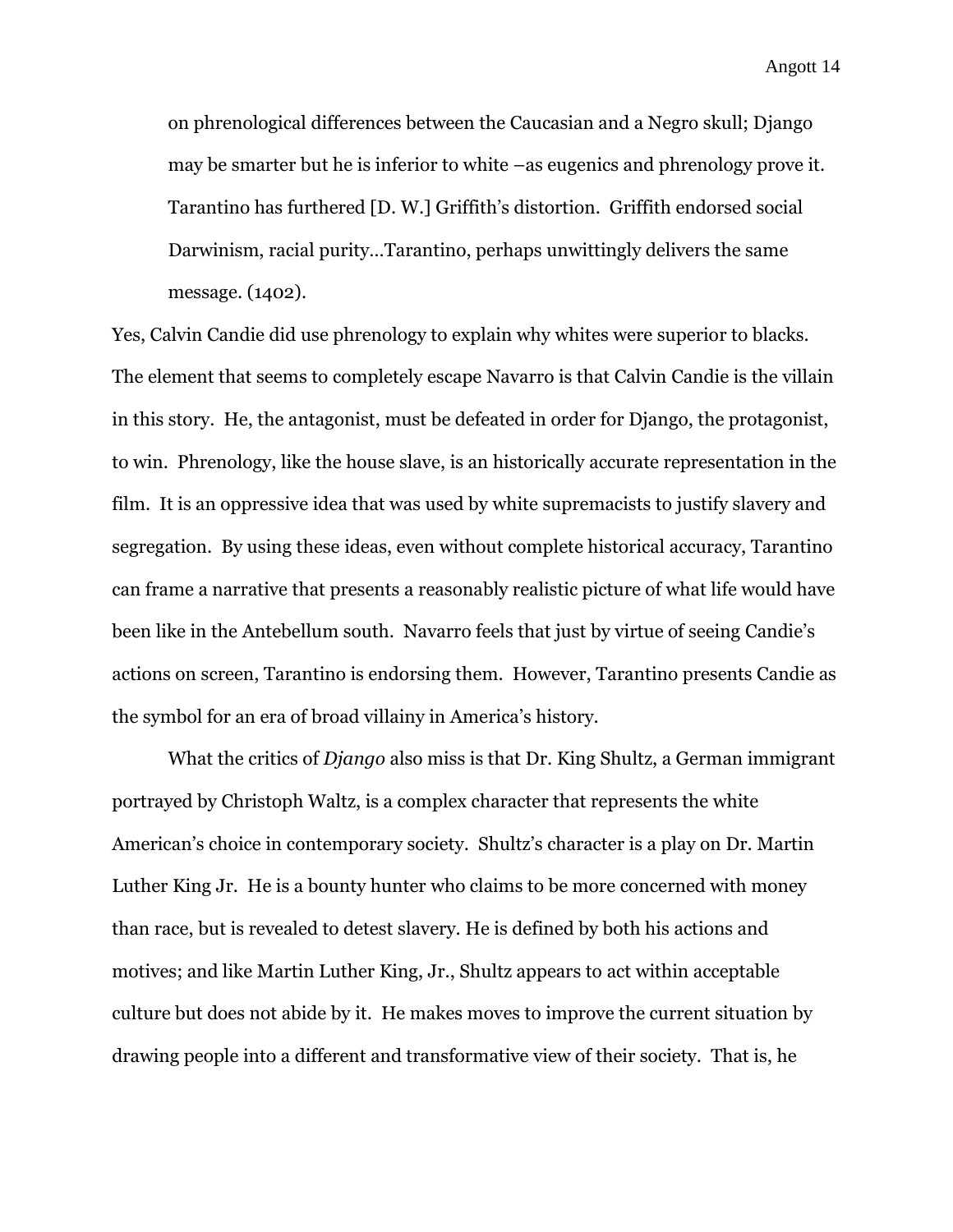recognizes that something has to be done to fix society and that people have to see a solution that is attractive.

Huey Newton, an early member of the Black Panther Party, understood that "it is necessary for the people who carry out a social revolution to represent the popular majority's interests" (Hilliard and Weise 165). Critics argue that this addition of a white savior speaks to the belief that black Americans are incapable of saving themselves. However, I believe that Tarantino has created Shultz as a kind of intervention in the consciousness of American whites. However caricatured the other characters are, Shultz takes the catharsis of Blaxploitation and gives the idea of beating the oppressive forces a voice with which white people can relate and understand.

### **Conclusions**

While there is a long line of people waiting to criticize Tarantino's *Django*, among other contemporary white and black films, it is important to notice the potential power of the film. For some critics, *Django* may be a way of setting the country back, but this could also set us forward. All the reviewers seem to miss the other possibilities of the film, and in the economic and social context of 2012 when the movie was released, and especially 2015 in the middle of world crises and race riots, this kind of intervention is important. It shatters the expected roles that we think everyone is supposed to play and gives voice to a rogue character, Shultz, who does not fit into stereotypes and is only interested in pursuing justice.

Django Unchained is representative of a paradigm shift in black and Blaxploitation storylines. The films that focused on catharsis and total rebellion against norms are moving from a niche market to a blockbuster market. At the same time, we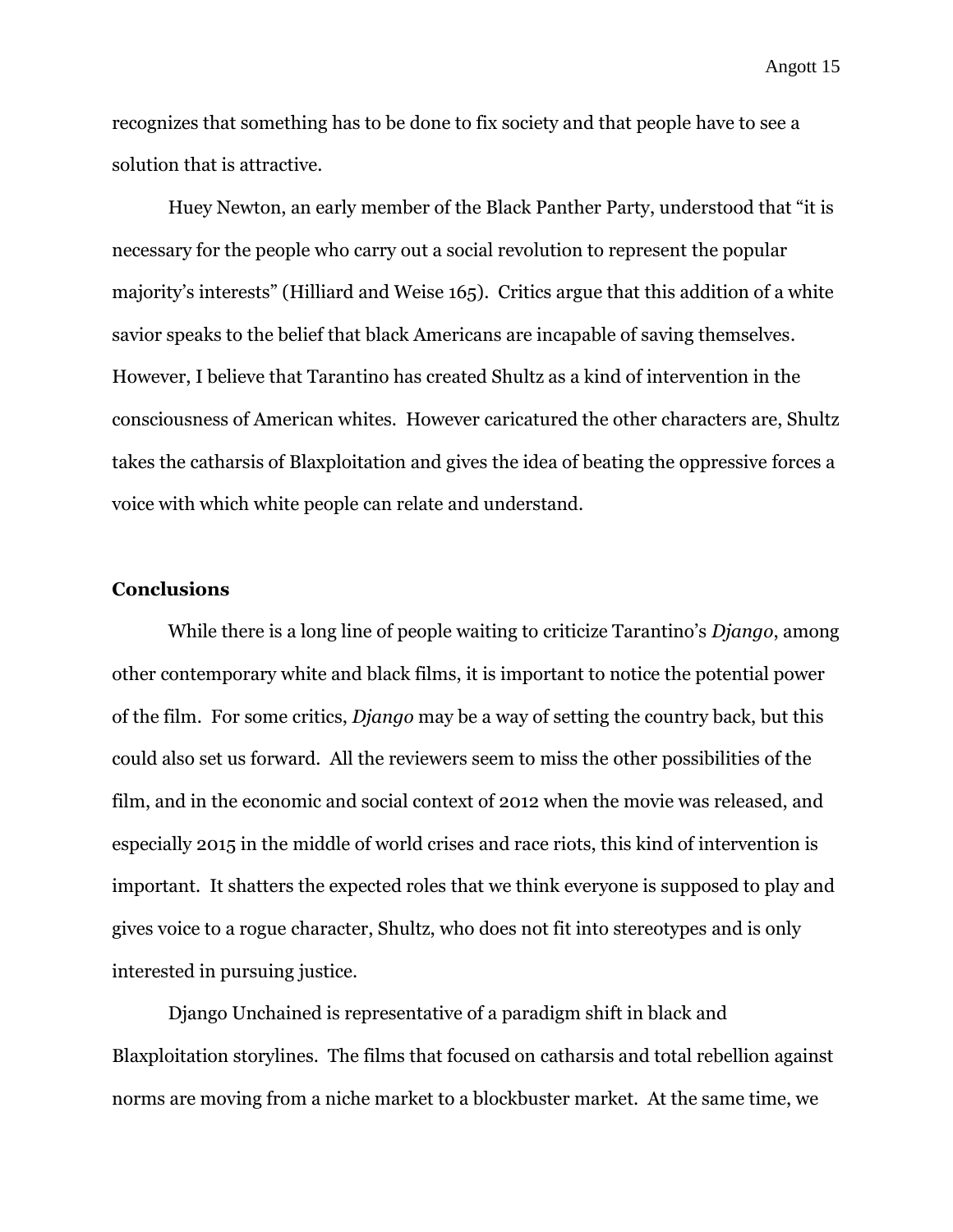see a moment in history where people are supporting an uncompromising equality across the board. This equality is not just for blacks but is also seen in immigration rights and gay rights. *Django*'s release preceded the complicated time in America of support for equality at the same time that we see police repression and great inequality.

Tarantino is white, and he cannot completely understand black oppression. However, creating a world that is exclusive of culture and experience excludes the possibility of fostering empathy from others. There is a role that whites can, and absolutely need, to play in the evolution and reconciliation of America's conscience. James Baldwin has stressed that the race problem is not one that black people have to solve themselves. He wrote, "America, of all the Western nations, has been best placed to prove the uselessness and the obsolescence of the concept of color," and, "We, the black and the white, deeply need each other here if we are really to become a nation" (*The Fire* 93 and 97). Baldwin also said:

We have to discover how to reunite ourselves on terms on which we can speak to each other … What you have to look at is what is happening in this country, and what is really happening is that brother has murdered brother knowing it was his brother. White men have lynched Negroes knowing them to be their sons. White women have had Negroes burned knowing them to be their lovers. It is not a racial problem. It's a problem of whether or not you are willing to look at your life and be responsible for it and then begin to change it … And it is because the American people are unable to face the fact that in fact I am flesh of their flesh, bone of their bone, created by them. My blood, my father's blood is in that soil. They can't face that. ("Baldwin's").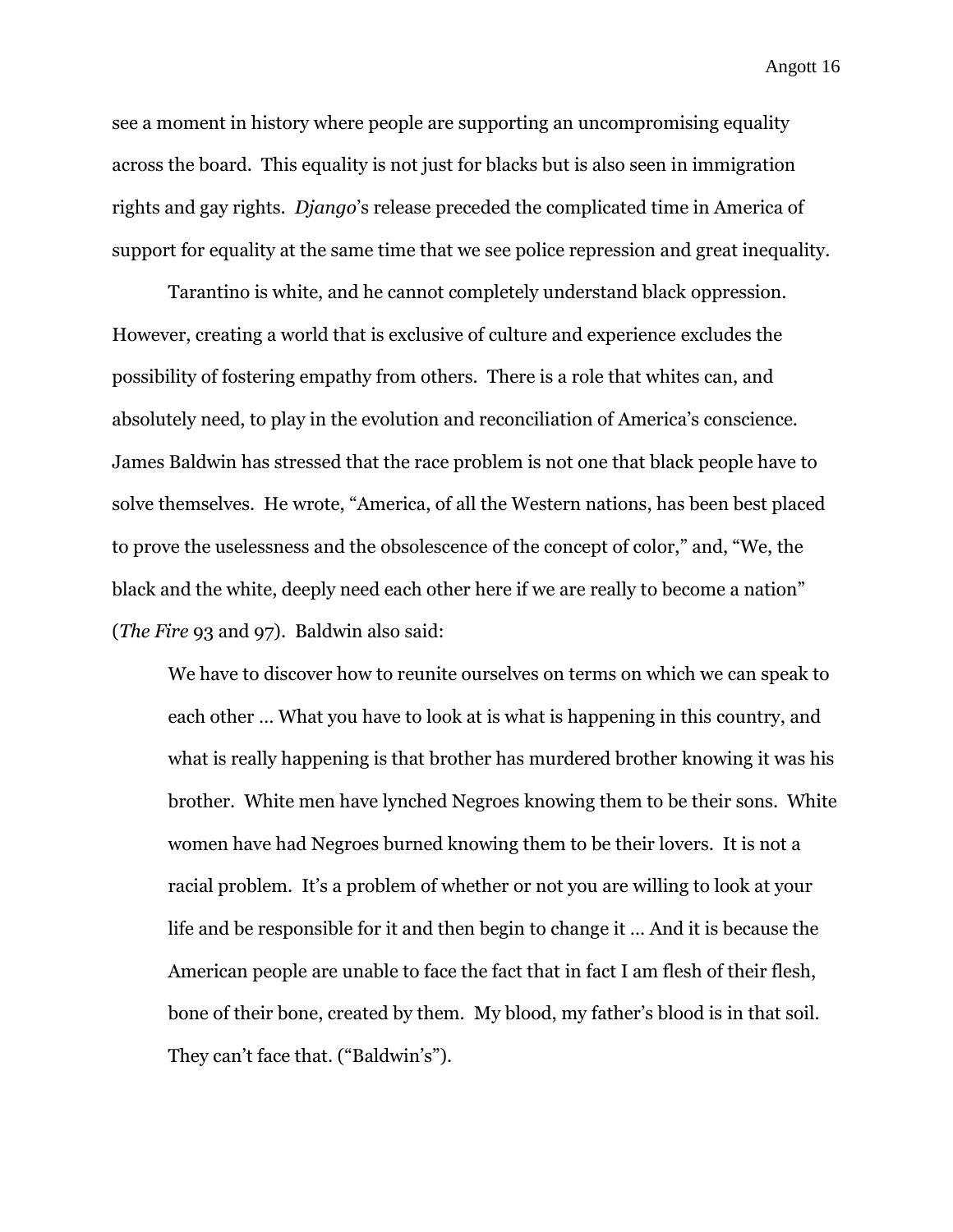Without whites, the idea of racial equality is simply a race war. Similarly to Dr. King Shultz' initial act of freeing Django, Huey Newton said, "in order to deal with [the imperialists] all we can do is liberate our community and then move on them as a collective force," and "because we cannot avoid contact with each other we will have to develop a value system that will help us function together in harmony" (Hilliard and Weise 174-175).

Tarantino successfully presents a world of two choices to the white audience – empathize with the significance of the black struggle and be on the side of Dr. Shultz, or stand by and let history repeat itself. Once Django is freed by Shultz, he has his own autonomy. He does not obey Shultz, but rather, they work together and save Django's wife. For what seems like the first time, Tarantino creates a film in which the white and black audiences can live inside the same story.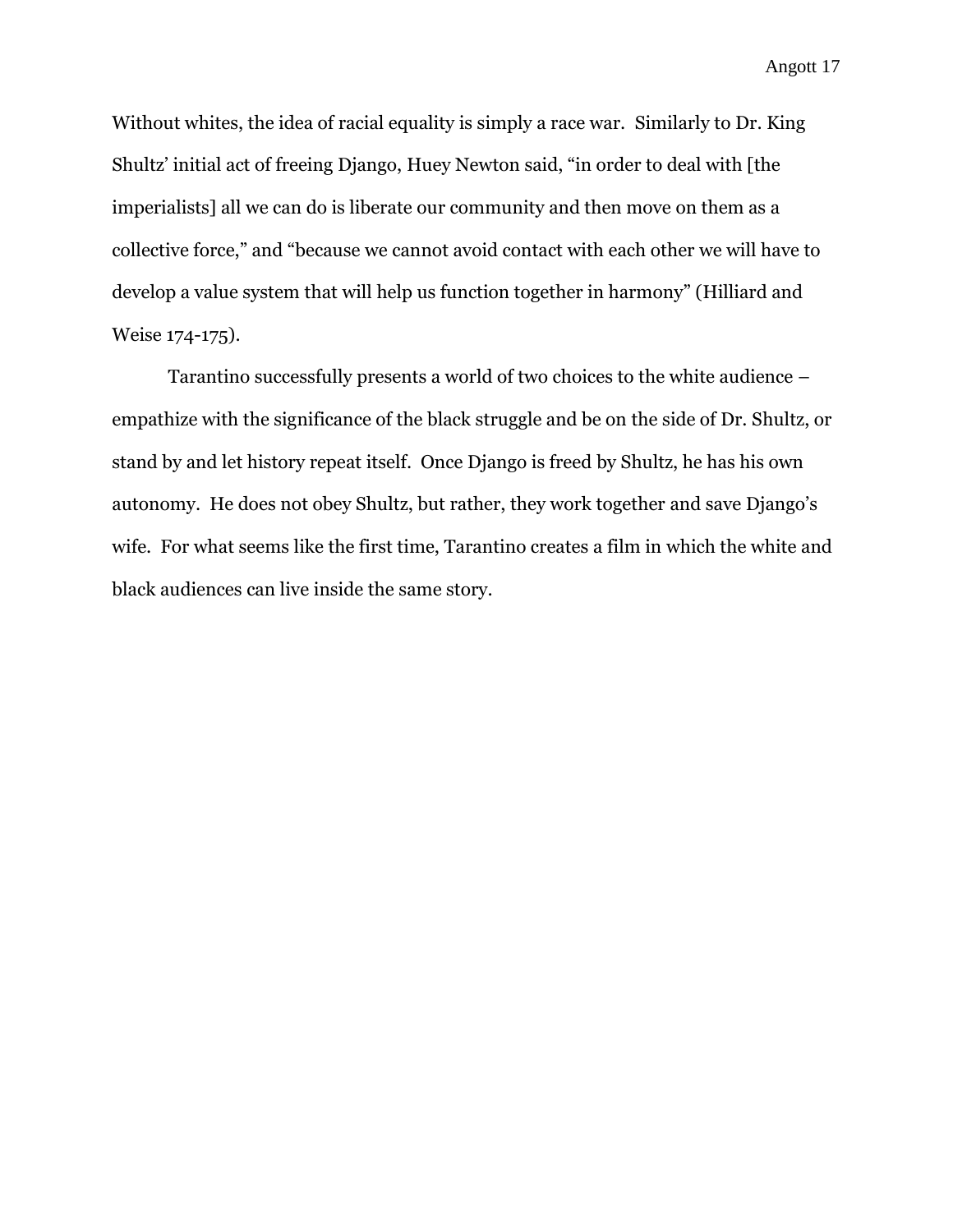#### Works Cited

Alexander, Bryant K. "Writing/Righting Images of the West: A Brief Auto/Historiography of the Black Cowboy (Or "I Want to Be a (Black) Cowboy" . . . Still)." *Cultural Studies - Critical Methodologies* 14.3 (2014): 227-31. *Summon*. Web. 19 Apr. 2015.

- Antonio, Sheril D. *Contemporary African American Cinema*. Vol. 4. New York: Peter Lang Publishing, 2002. Framing Film. *Summon*. Web. 4 May 2015.
- Baldwin, James. "Baldwin's Nigger." West Indian Student Centre. London. 1968. Web. 15 Mar. 2016.

Baldwin, James. *The Fire Next Time*. New York: Vintage International, 1963. Print.

- Bambara, Toni Cade. "Reading the Signs, Empowering the Eye: *Daughters of the Dust* and the Black Independent Cinema Movement." *Black American Cinema*. Ed. Manthia Diawara. New York: Routledge, 1993. Print.
- Baraka, Amiri. "Spike Lee at the Movies." *Black American Cinema*. Ed. Manthia Diawara. New York: Routledge, 1993. Print.
- Campbell, Neil. *Post-Westerns: Cinema, Region, West*. London: University of Nebraska Press, 2013. Print.
- Charania, Moon. "Django Unchained, Voyeurism Unleashed." *Contexts* 12.3 (2013): 58- 60. *Summon*. Web. 19 Apr. 2015.
- Diawara, Manthia. "Black American Cinema: The New Realism." *Black American Cinema*. Ed. Manthia Diawara. New York: Routledge, 1993. Print.
- Guerrero, Ed. *Framing Blackness: The African American Image in Film*. Philadelphia: Temple University Press, 1993. Print.